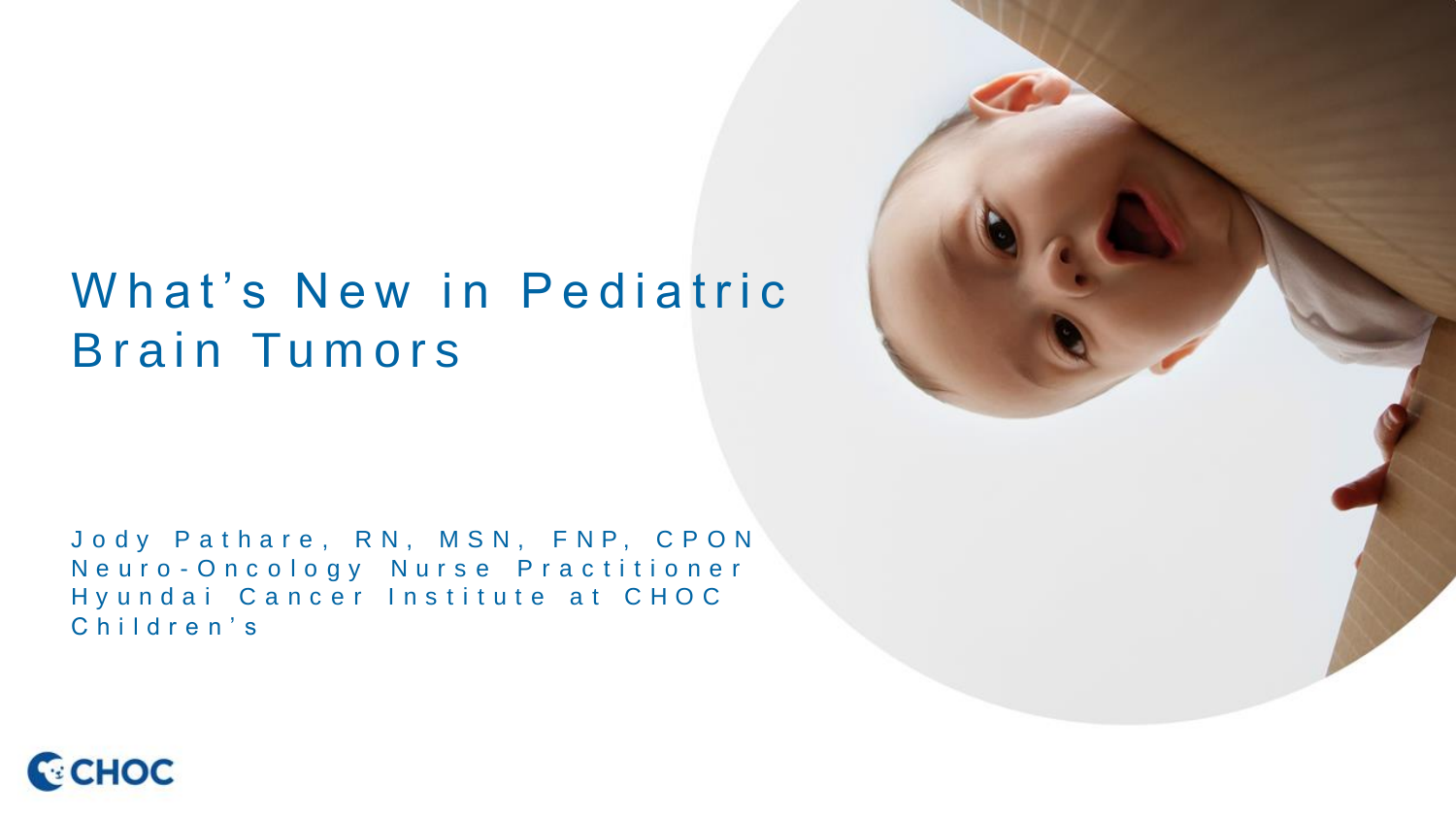# Brain Tumor Statistics

- Central Brain Tumor Registry of the United States reports the annual incidence of primary brain tumors in children ages 0-19 years is 6.14 per 100,000.
- Pediatric brain tumors are the second most common malignancy of childhood after acute leukemia.(1)
- Pediatric brain tumors continue to be the number one cause of cancer-related mortality in children in all age groups.
- Pediatric Oncology rely heavily on consortiums, like Children's Oncology Group (COG) to aid advancing treatment in these rare tumors.
- Per COG reports, less than 5% of adults with cancer enroll in clinical trials and over 60% of patients under the age of 29 years enroll in clinical trials.

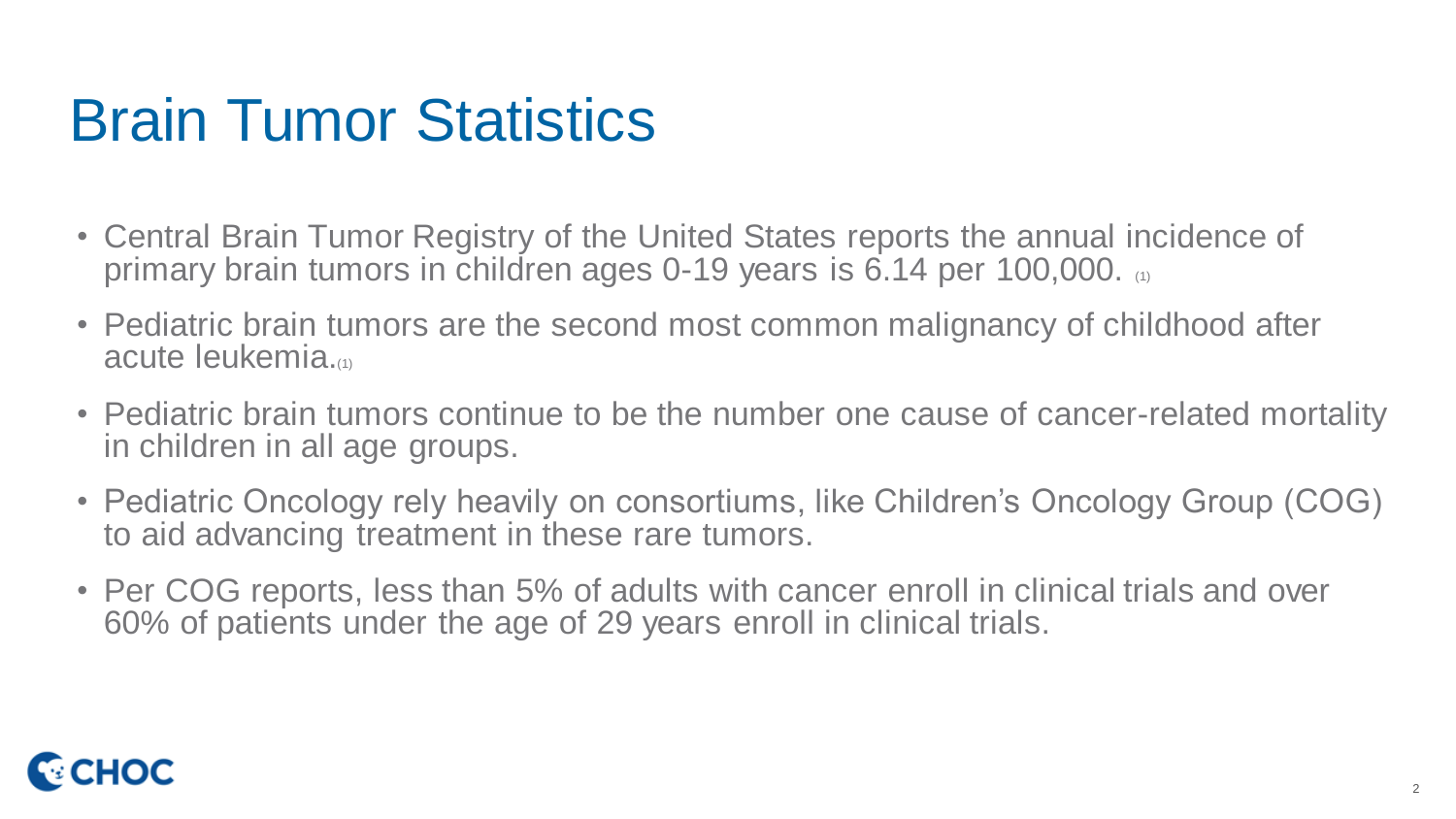# Brain Tumor Specific **Consortiums**

- Pediatric Brain Tumor Consortium (PBTC) was founded in 1999 and includes over 14 pediatric hospitals. Their focus is Phase 1 and Phase II trials with phase III being coordinated with COG. (2)
- Pacific Pediatric Neuro-Oncology Consortium (PNOC) is an international pediatric brain tumor consortium that focus on early phase clinical trials.
- Pediatric Oncology Experimental Therapeutics Investigators Consortium (POETIC) includes 10 institutions across the US and Canada and its focus is early clinical trials and genomics translation programs.
- The Children's Brain Tumor Network (CBTN) brain tumor tissue bank and database that includes clinical, genomic, and histology data.

**C**CHOC

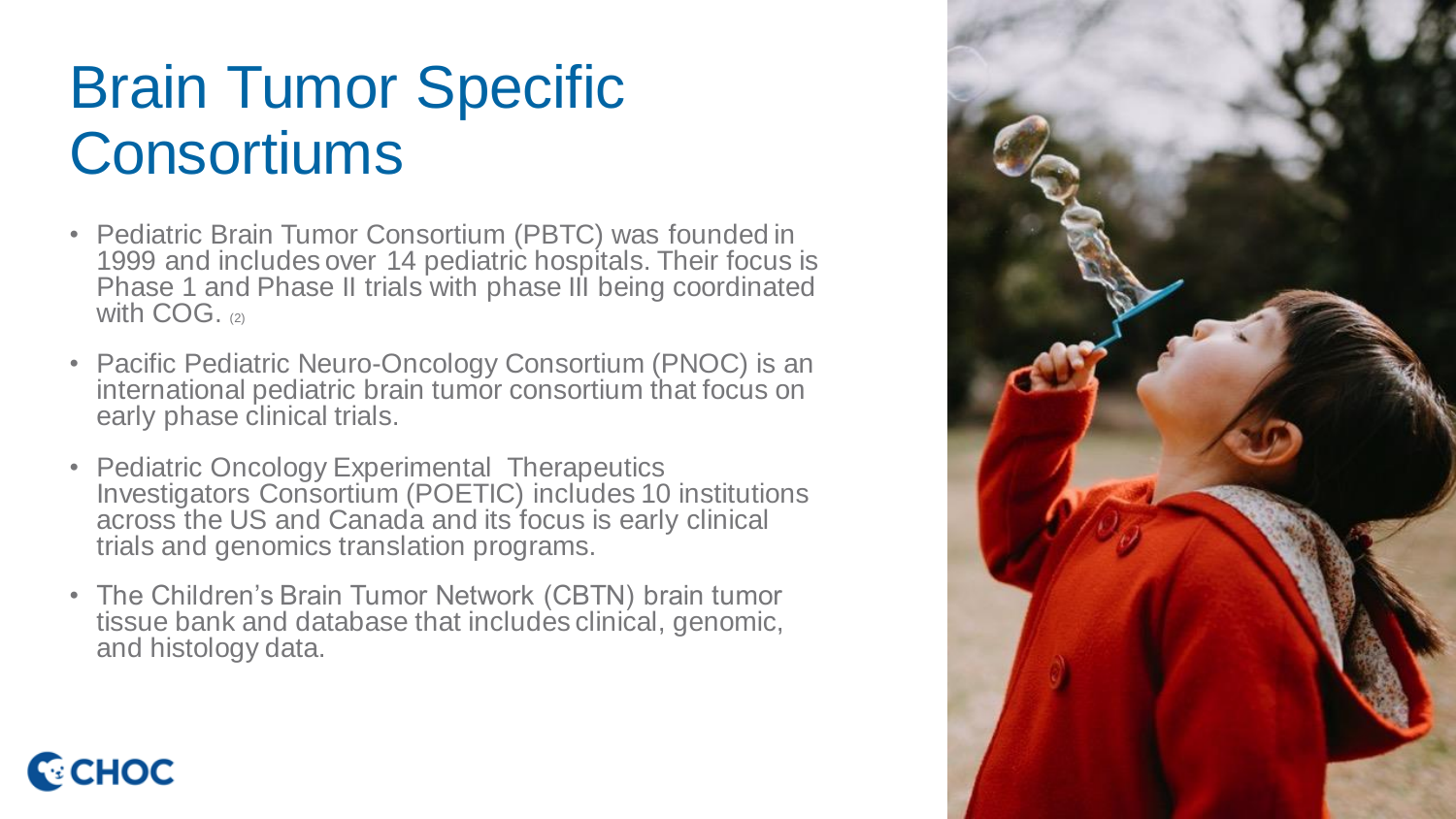# Molecular Diagnostics

- Advanced molecular diagnostics, such as methylation profiles, whole genome sequencing, and transcriptomics, has led to the discovery of molecularly-defined tumor types over the past decade.
- Methylation profiling provides insight into why the gene may be expressed at a given level.
- Whole genome sequencing looks at entire genome.
- Genotyping studies change within the sequence.

**C**CHOC

- Transcriptomics studies the organism transcriptome (all RNA molecules in a cell).
- Histones are proteins that form complexes known as nucleosomes that wrap and condense DNA into chromatin. (3)

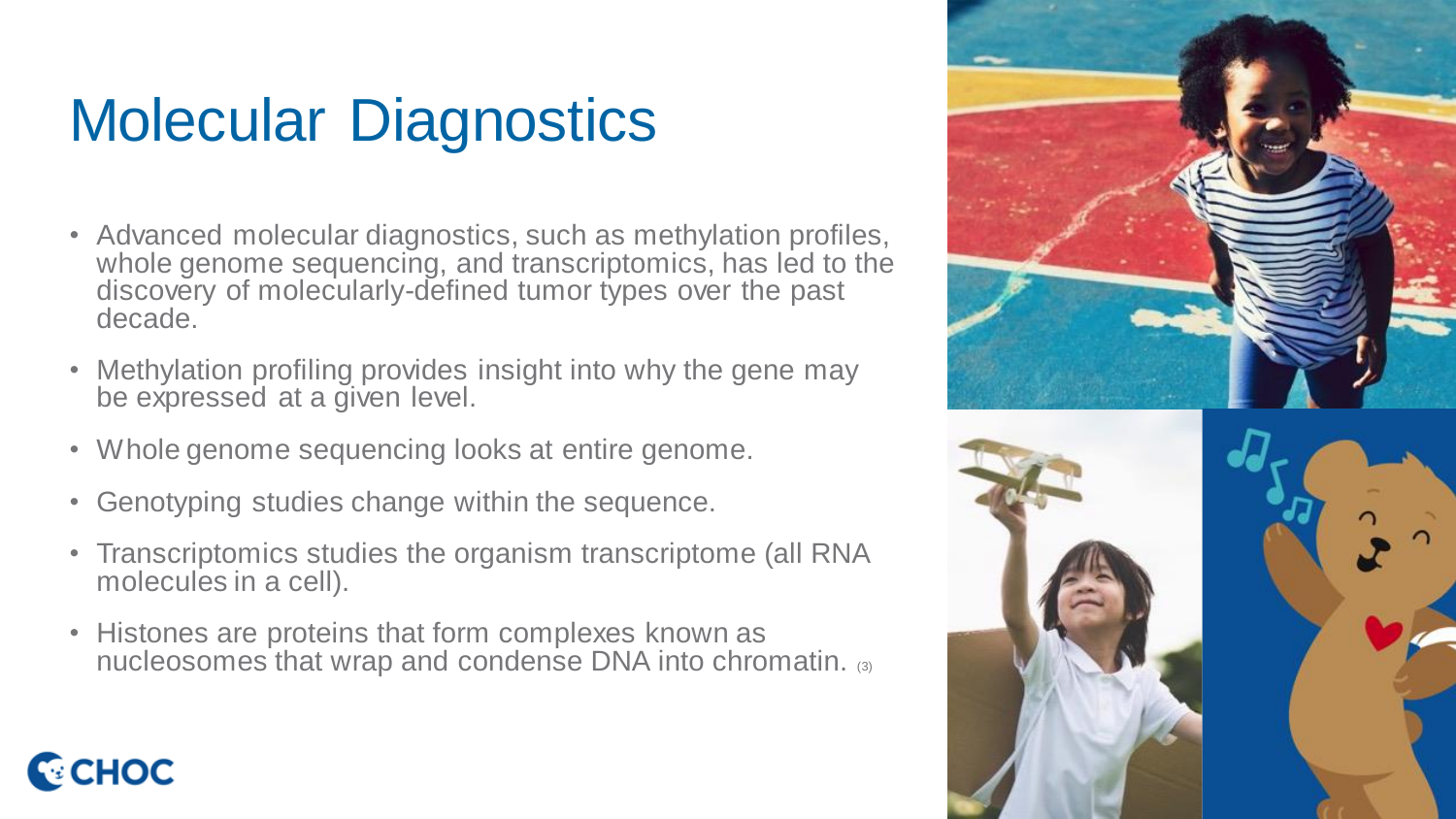## Molecular characterization of common brain tumors in pediatrics

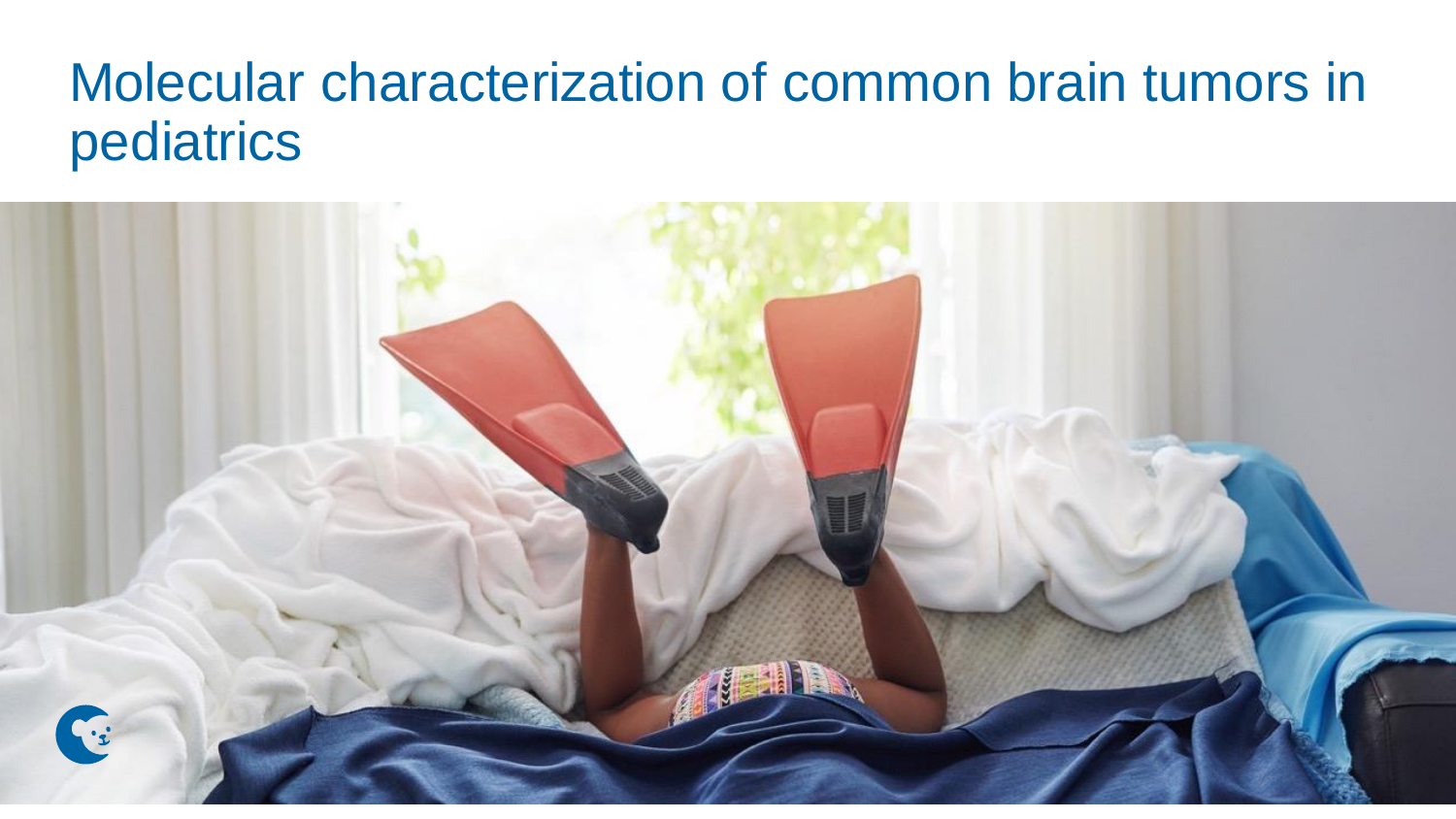# Medulloblastoma

Most common malignant brain tumor in children, accounts for ~40% of all posterior fossa tumors of  $childhood$ <sub>(4)</sub>

4 molecular subgroups: WNT, SHH, Group 3, Group 4 (5)



#### **Classifications**

**WNT:** activated WNT pathway signaling this sub-group makes up 10% of Medulloblastomas and has a very good prognosis of > 90% 5year overall survival. (6)

**SHH:** named after the affected pathway. 10-15 % of Medulloblastomas. Intermediate prognosis 5year overall survival is 77% in infants and 68 % in children

**Group 3:** make up 25 % of medulloblastoma tumors. Most often metastatic at diagnosis. It is most aggressive and prognosis less than 60% overall 5year survival.

**Group 4:** Most common and make up 35-50%. Least well understood. Intermediate prognosis. 75% overall 5year survival.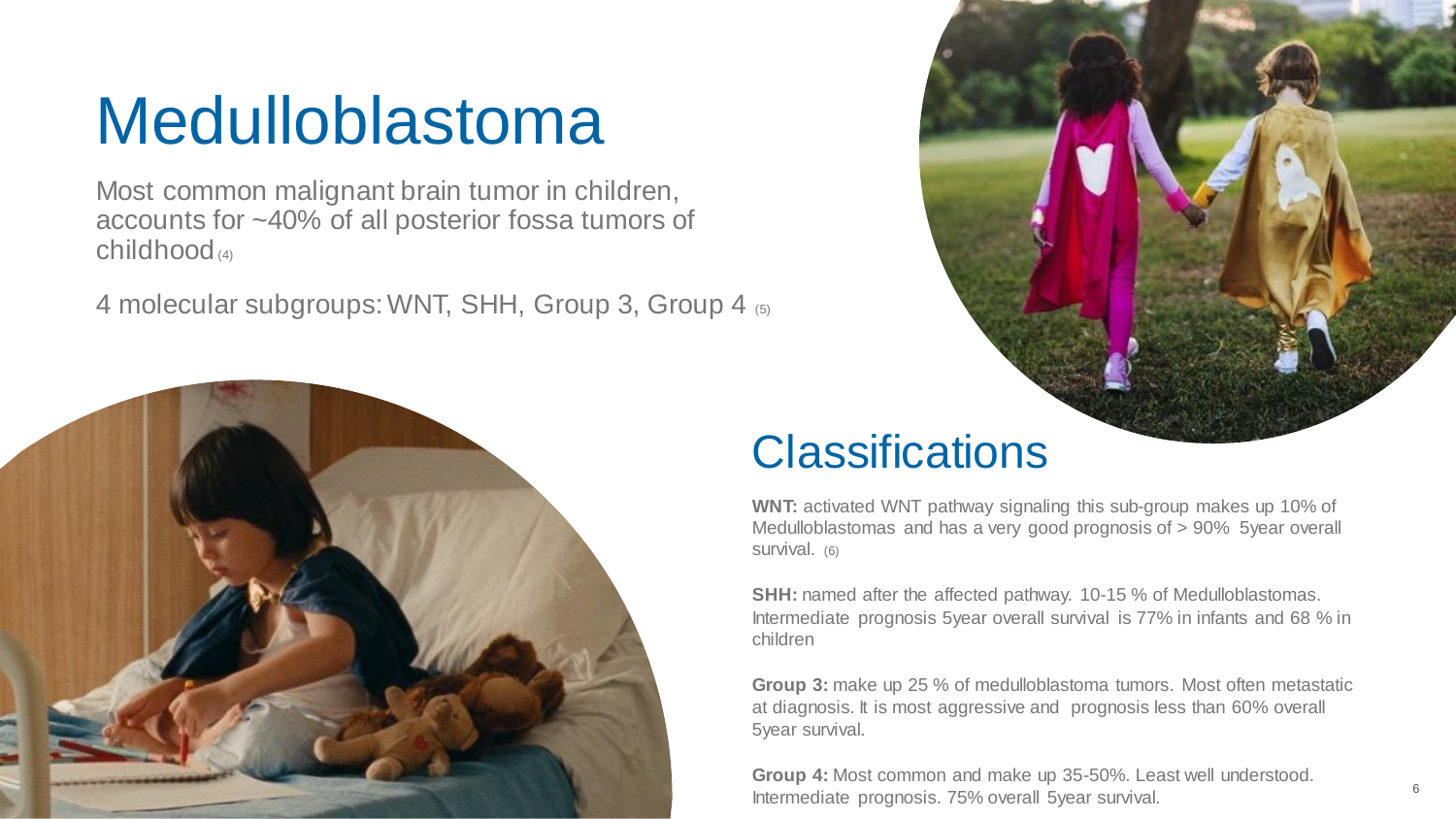### Medulloblastoma therapy includes surgery, radiation and chemotherapy  $\binom{6}{6}$ COG Chemotherapy Trials: **ACNS0331:** focused on limited target volume boost radiation with reduced cranial spinal radiation in standard risk medulloblastoma with a goal to reduce neurocognitive effects.

**ACNS0332:** focused on whether a radio sensitization with carboplatin in addition to vincristine improves cure rates for high risk medulloblastoma.

**ACNS0334:** Children < 36 months with HR medulloblastoma were studied with the addition of HD MTX to intensify induction followed by consolidation cycles with stem cell rescue**.**

Most recent trials focus on de-escalating therapy on average risk WNT subgroups**CHOC**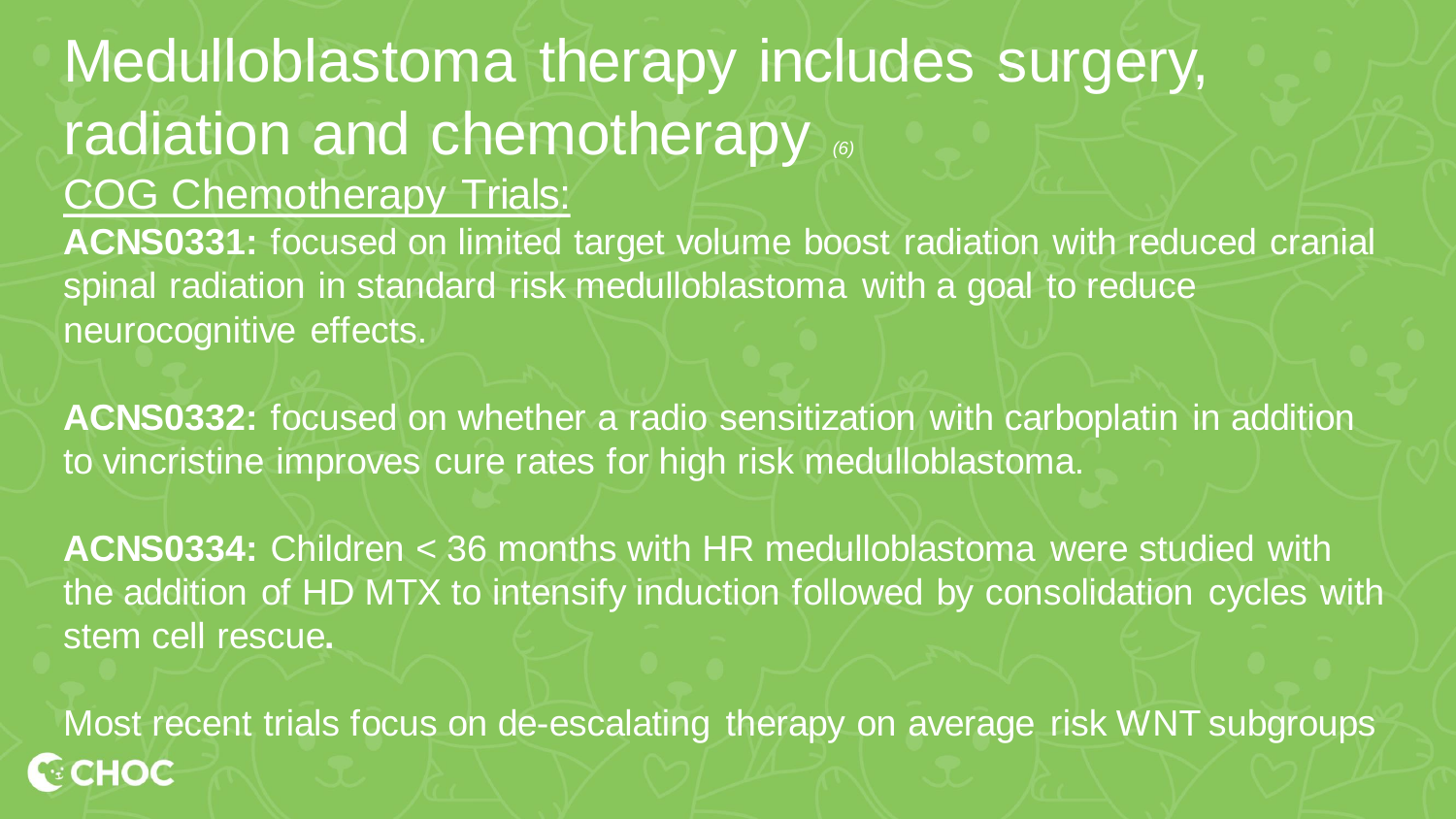# Ependymoma

Accounts for 10% of all childhood CNS tumors with incidence of 2.2 cases per million. 5year survival of 84% and 10year survival of 79%. (7)

2016 WHO classification of CNS tumors includes Ependymoma, RELA fusion positive as the only genetically defines sub type. However, there are several groups that have gone further to establish<sup>'</sup> 9 distinct sub-groups.

Subtypes: Myxopapillary, subependymoma, papillary, classic, and anaplastic.





#### **Treatment**

Treatment of ependymoma relies on maximal surgical resection followed by radiation. The use of chemotherapy has been controversial.

ACNS0831: this protocol was to evaluate whether or not the addition of maintenance chemotherapy followed by radiation would improve survival, final analysis is ongoing.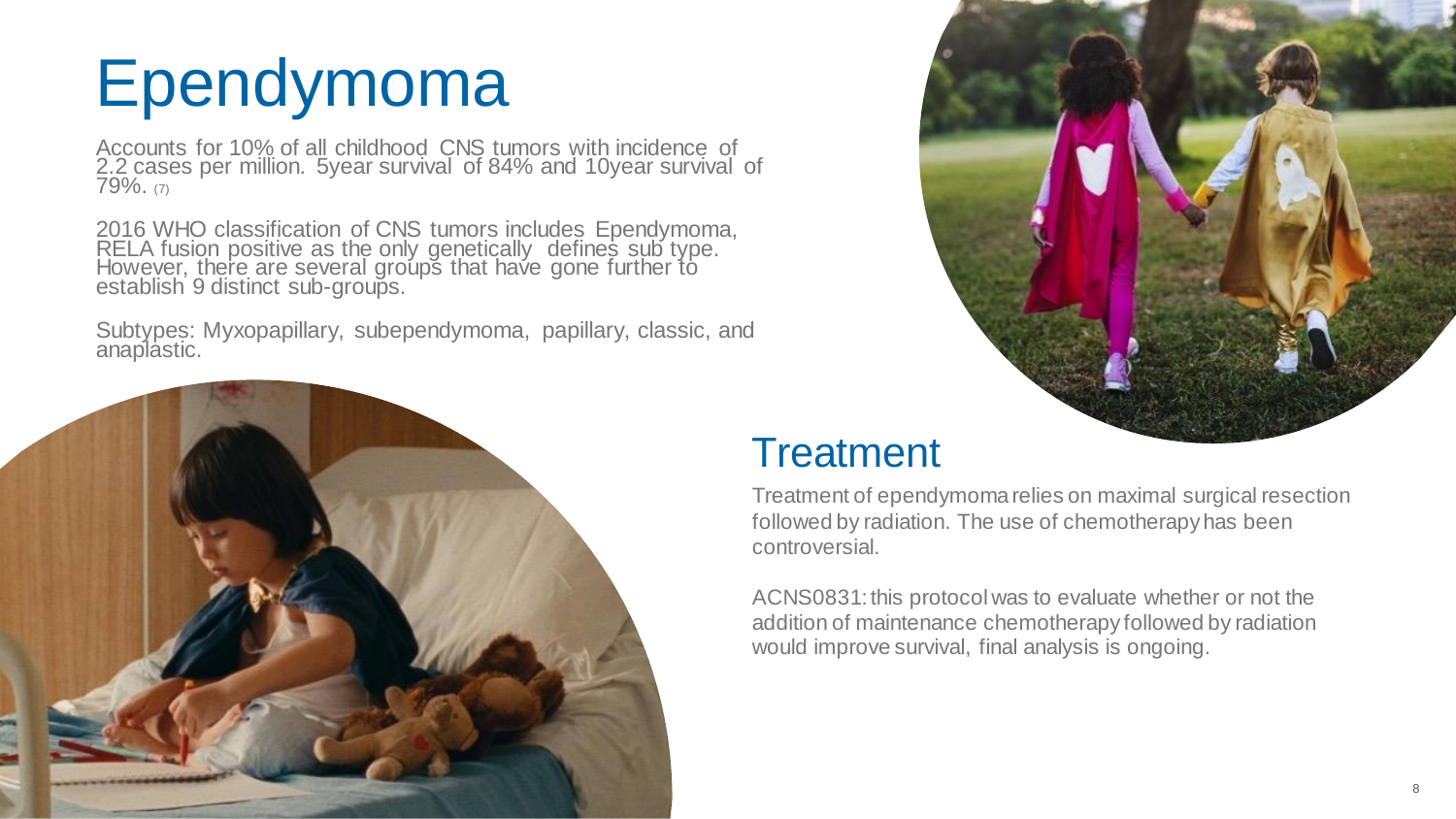Diffuse Intrinsic Pontine Glioma (DIPG) 200-400 children diagnosed in the US every year

Accounts for 10 % of all brain tumors in children (Ages 4-11y)

Treatment: Radiation (no chemotherapy options have increased overall survival)

Progression free survival 6-9 months with <1% 5year survival

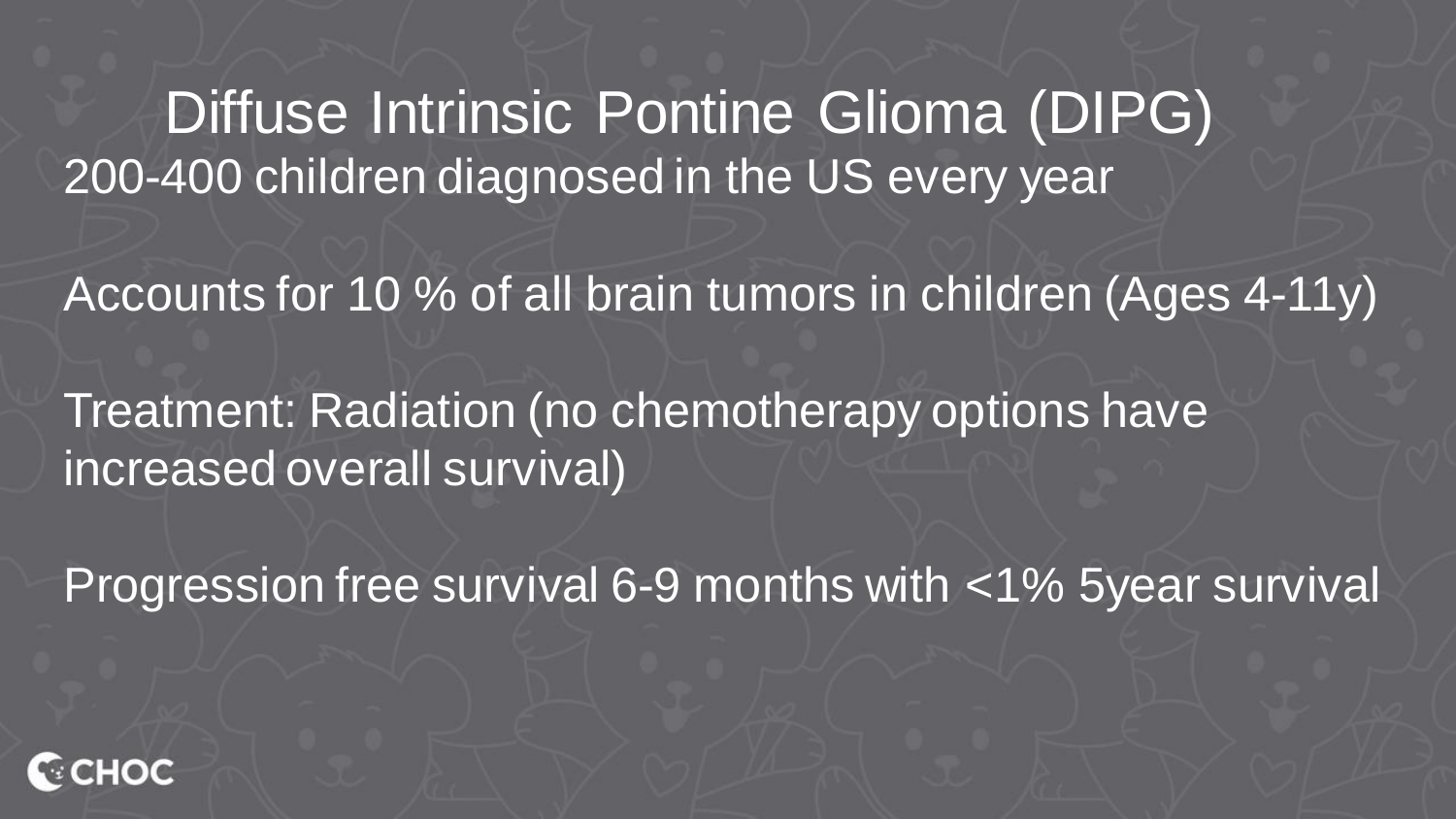2011-2015 a study was completed to assess the safety of surgical biopsy of the pons. 50 pts across 23 institutions revealed 1 patient had long term neurological deficits.

Whole genome sequencing and methylation profiling found that 80% of DIPG's have a mutation (K27M-H3.3 or K27M-H3.1).

Panobinostat was a promising agent for DIPG with the possible mechanism of restoring H3K27M and normalizing oncogenic gene expression. (9)

PNOC is conducting a phase I/II trial with a formulation of Panobinostat being injected via a catheter directly into the tumors.

PNOC is also conducting a multi-center, target validation study of fimepinostat.

There is also a phase I trial of Panobinostat in conjunction with Marizomib.



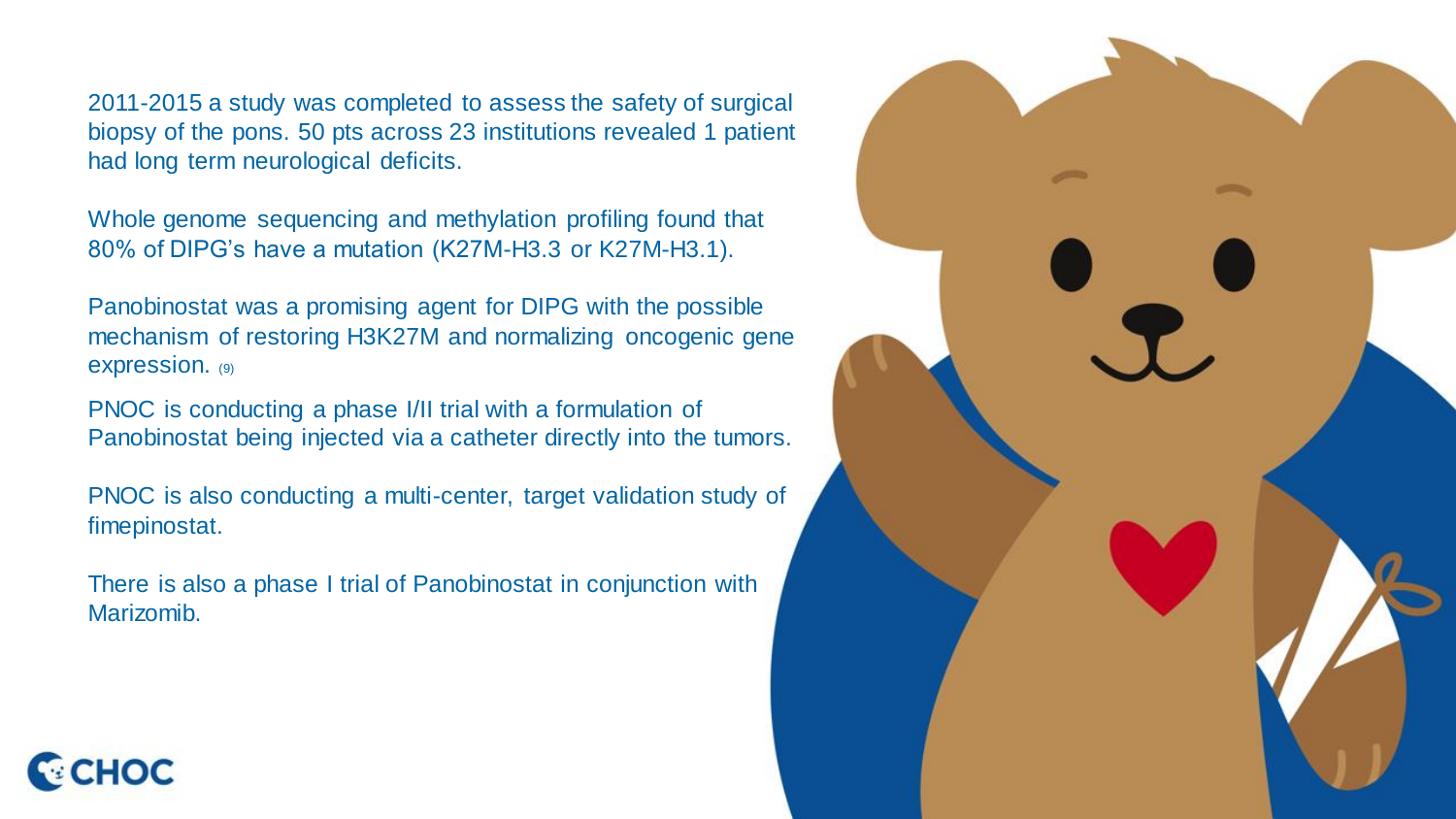## Atypical Teratoid Rhabdoid Tumor (ATRT)

Highly aggressive tumors typically seen in children <3 years of age and is the most common malignant tumor in children <6months old.<br>
CONG LIVE CHILDHOOD

Overall survival has improved with multimodal therapy and is now 55-60% 5year survival.

Molecular characterization has led to many clinical trials using inhibitors. A phase 1 study using an inhibitor (Tazemetostat) has had an overall good response rate of 17%.

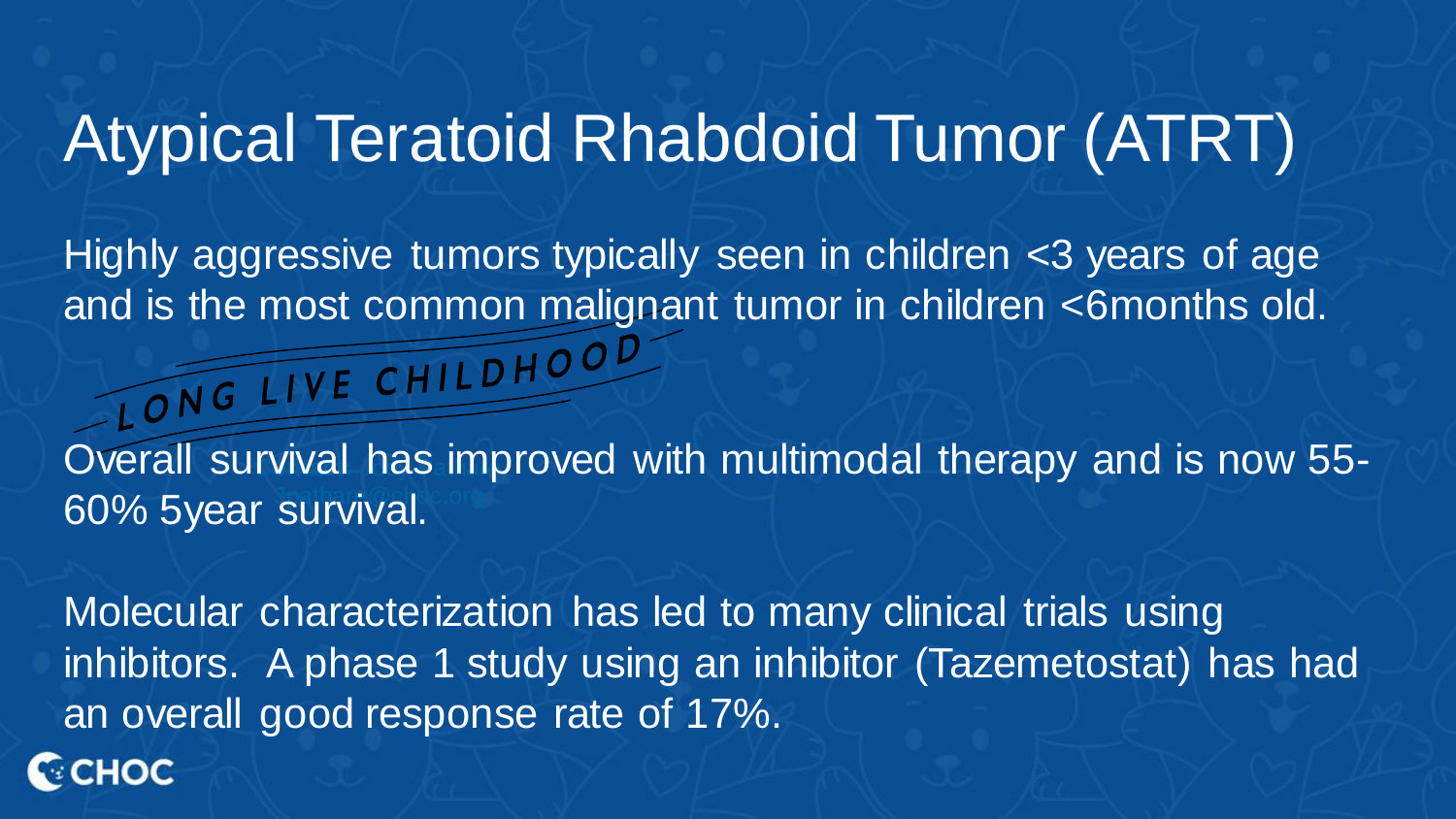## Low Grade Gliomas (LGG)

Pediatric LGG differ from adults as far as treatment, prognosis and molecular characterization.

60% of patients that undergo a gross total resection will never have a recurrence. Of those that have residual tumor or recurrent tumors have a 46%-89% 5year overall survival.

Radiation stabilizes approximately 70% of tumors (however this is not used as standard of care due to co-morbidities and long-term neurocognitive effects.

Low grade gliomas are characterized by alterations in the BRAF gene which leads to an activation of the MAPK pathway (not seen in adults).

BRAFV600 is seen in 17%-50% of pediatric low-grade gliomas and is thought to have a poorer prognosis. **ECHOC**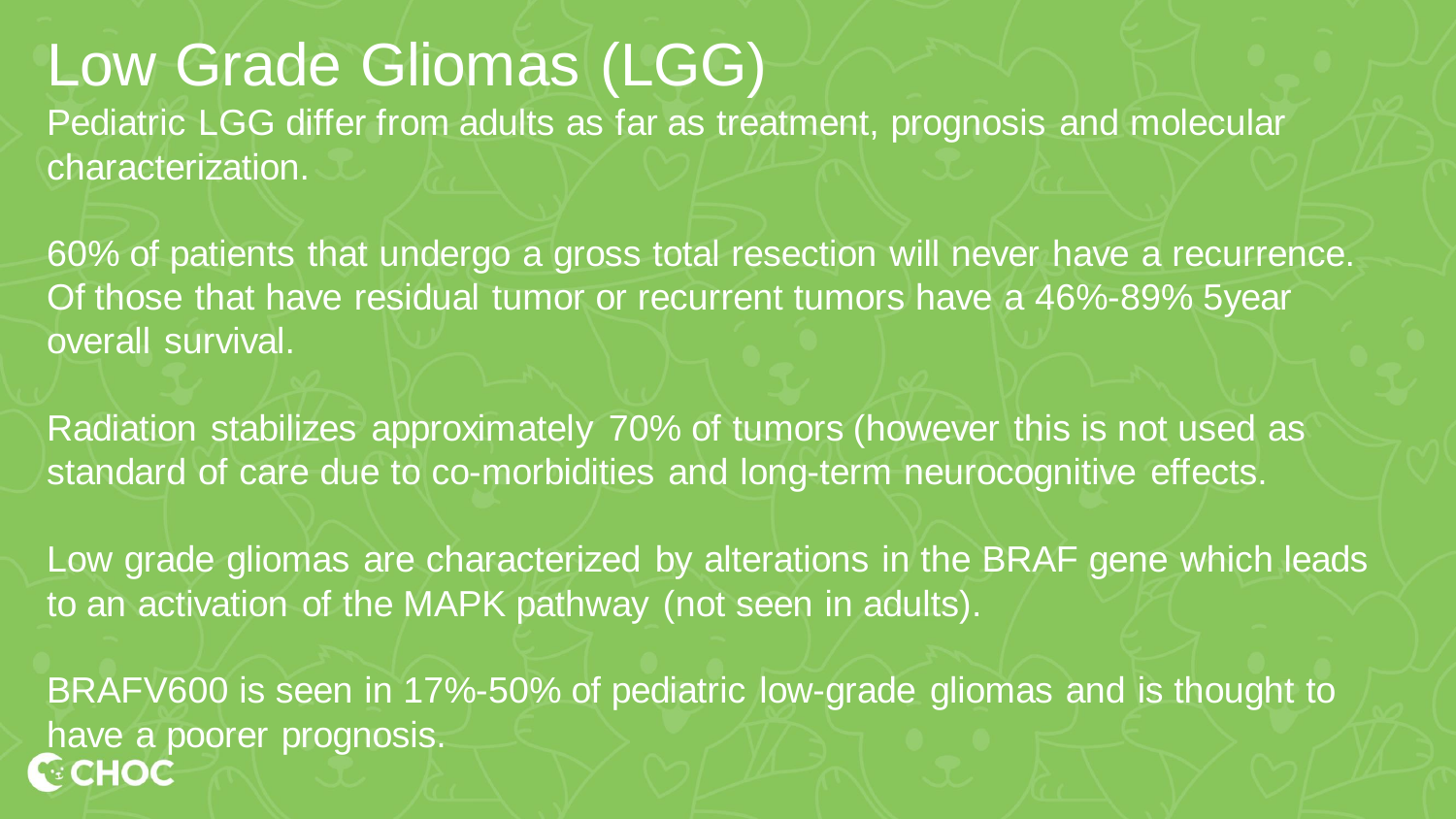Targeted therapies have made a significant impact on the treatment of p e diatric low-grade gliomas and have the potential to surpass current standard of care chemotherapy.



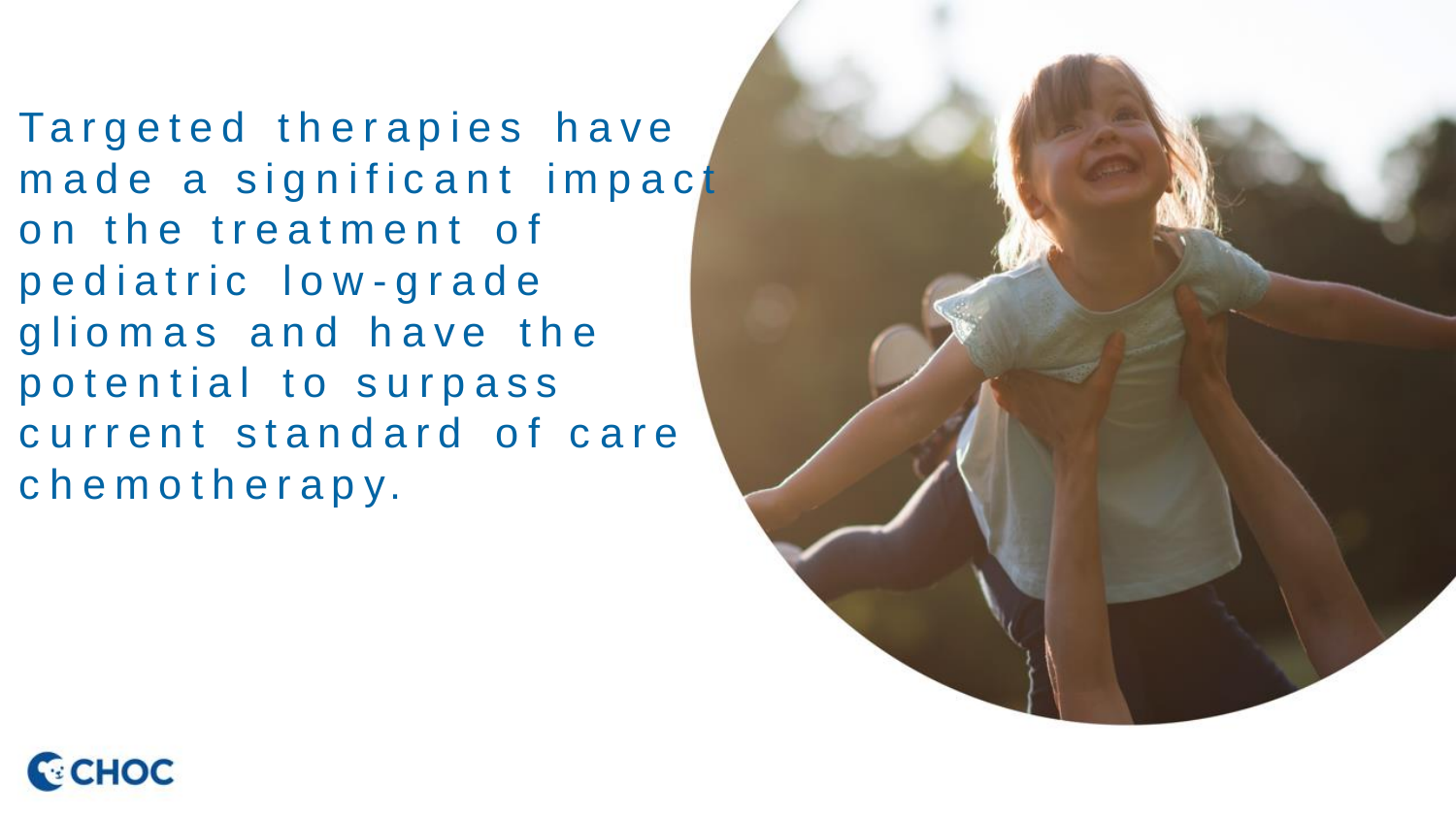## **Immunotherapy**

Recent studies have evaluated the use of immunotherapy. Results have not been promising as they are in adult medicine or pediatric leukemia. Multiple approach vaccine trials are ongoing for pediatrics. PNOC is conducting a phase study with H3.3K27M peptide vaccine with nivolumab for DIPG patients.

CAR T cell Trials are on going. There are many open trials currently such as A HER2-CAR for HER2 + CNS tumors (recurrent or refractory) and it is injected directly into the ventricles or resection cavity.

Checkpoint blockade treatment is also in active research. Checkpoint molecules are proteins found on the surface of T cells that help in the regulation of immune response.

There is a phase 1 trial being conducted by PBTC on an anti-PD1 for recurrent for recurrent or progressive DIPG's, high grade gliomas, ependymomas, and medulloblastomas.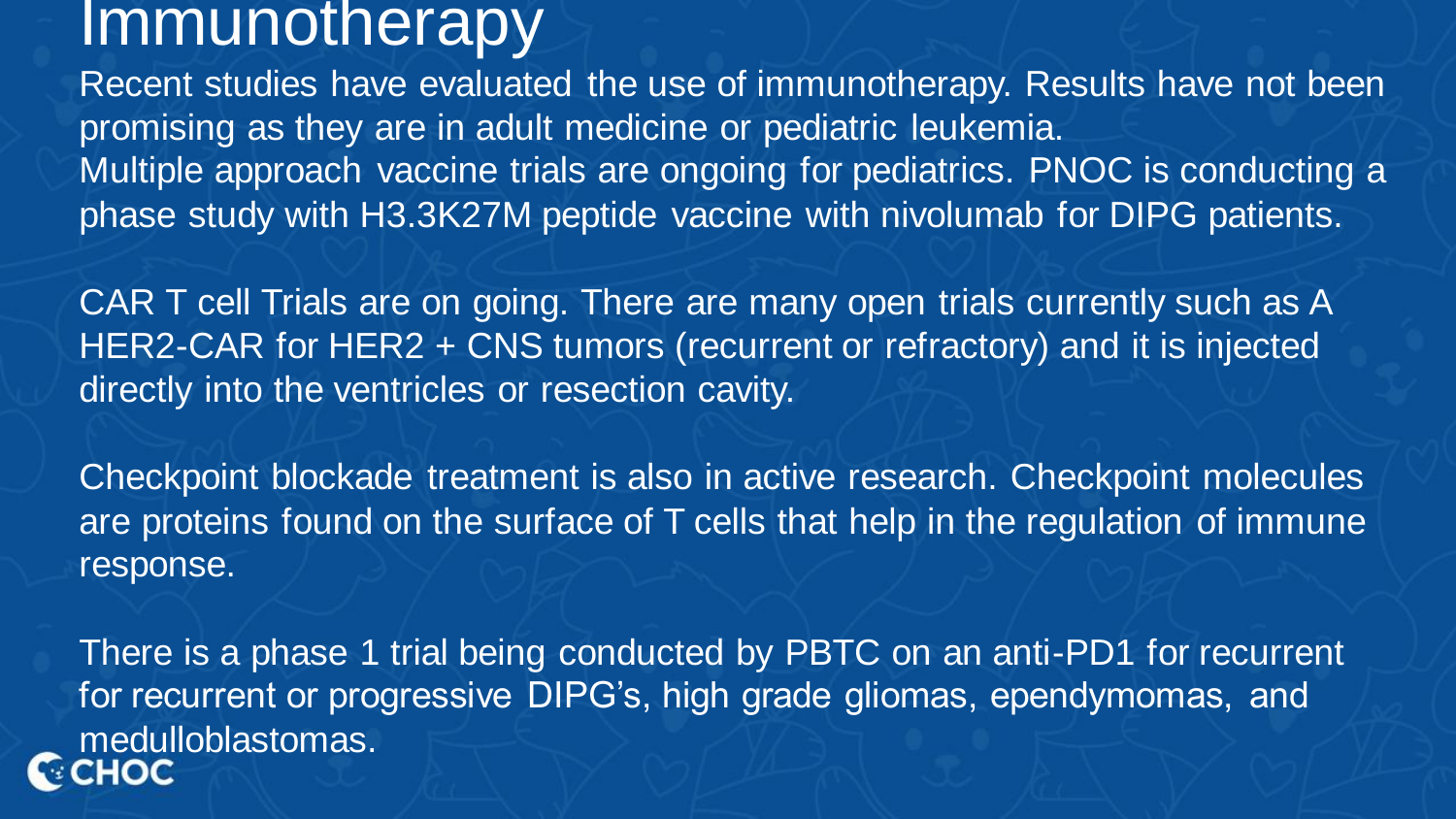#### Long Term Outcomes

Overall, pediatric brain tumor out comes have improved. With the improved outcomes there has been a focus on the long-term o u t c o m e s.

There have been many studies looking into the long term effects of radiation therapy.

St. Jude reviewed over 194 children's records who were d i a g n o s e d 1 9 8 5 - 1 9 9 9 w h o received CSI. 71% of children who received CSI had severe intellectual disability.



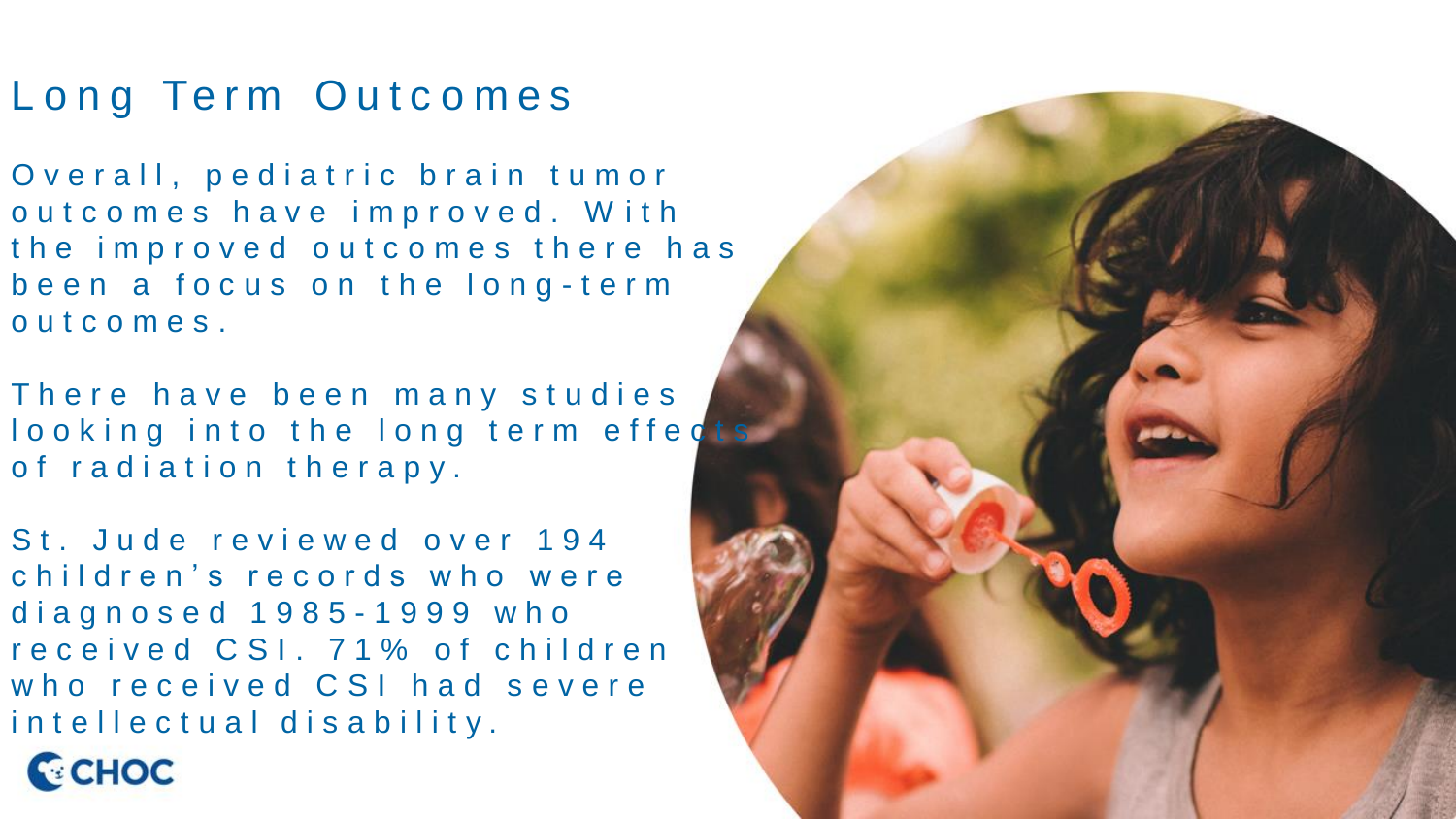There is a focus in several clinical trials to reduce or eliminate radiation therapy because of the long term effects on children.

HeadStart trials focus on intensifying chemotherapy followed by stem cell rescue in order to avoid radiation therapy.

Proton radiotherapy is recommended with radiation therapy cannot be avoided.**GCHOC**